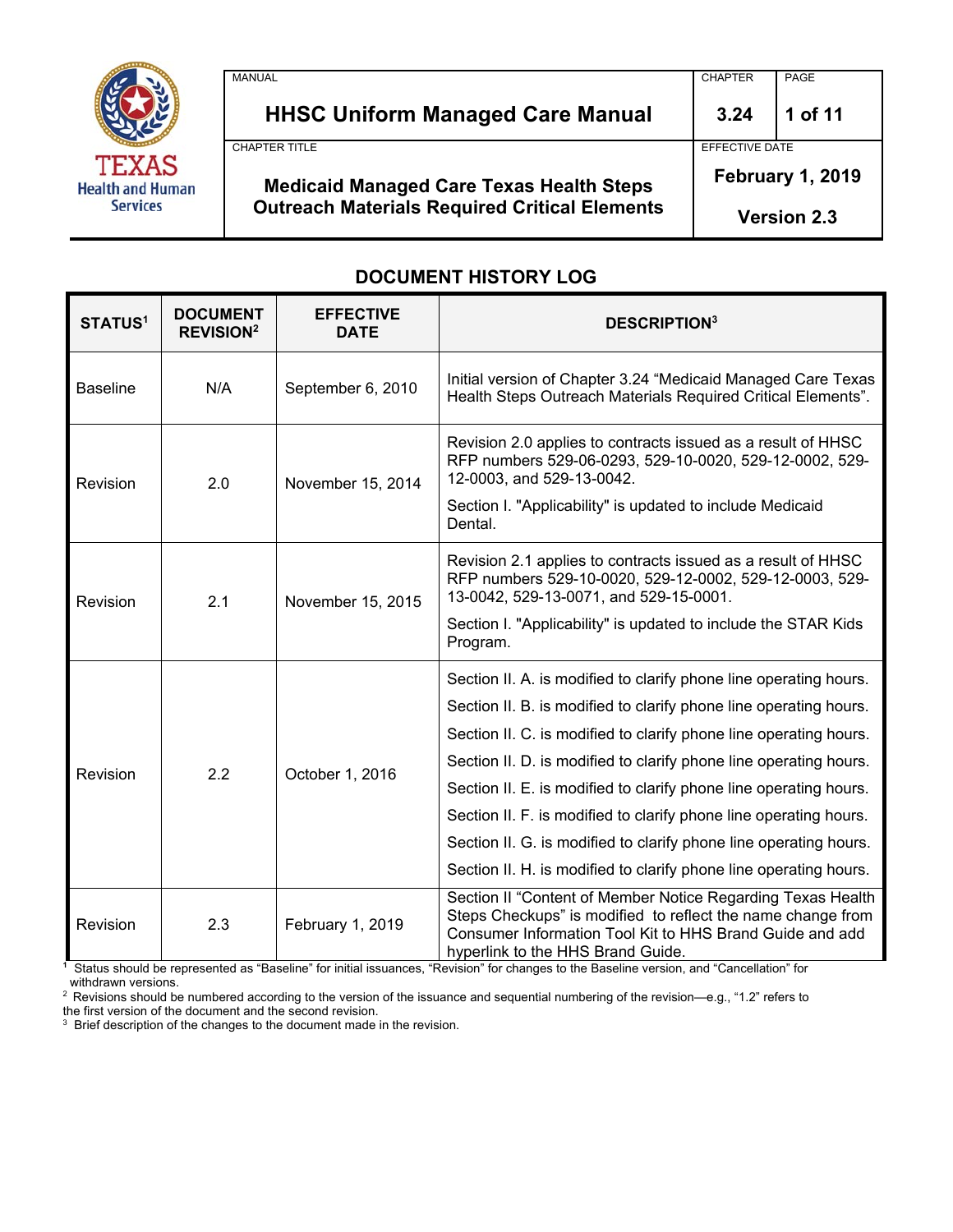

| <b>Outreach Materials Required Critical Elements</b> | <b>February 1, 2019</b><br><b>Version 2.3</b> |         |
|------------------------------------------------------|-----------------------------------------------|---------|
| <b>Medicaid Managed Care Texas Health Steps</b>      |                                               |         |
| <b>CHAPTER TITLE</b>                                 | EFFECTIVE DATE                                |         |
| <b>HHSC Uniform Managed Care Manual</b>              | 3.24                                          | 2 of 11 |
| <b>MANUAL</b>                                        | <b>CHAPTER</b>                                | PAGE    |

### **Medicaid MCO's Template Language for Texas Health Steps Outreach Materials**

### **I. Applicability and Purpose of Chapter 3.24**

I. Applicability modified by Versions 2.0 and 2.1

This chapter applies to Managed Care Organizations (MCOs) participating in the STAR, STAR+PLUS, STAR Kids, and the STAR Health Programs, and Dental Contractors providing Children's Medicaid Dental Services to Members through dental health plans (collectively the "Medicaid Programs"). References to "Medicaid" or the "Medicaid Managed Care Program(s)" apply to the STAR, STAR+PLUS, STAR Kids, and STAR Health Programs, and the Medicaid Dental Contractors. The term "MCO" includes health maintenance organizations (HMOs), exclusive provider organizations (EPOs), insurers, Dental Contractors, and any other entities licensed or approved by the Texas Department of Insurance. The requirements in this chapter apply to all Medicaid Programs, except where noted.

This chapter contains text MCOs must use in development of promotional materials that target Texas Health Steps families. This action supports compliance with Frew, et al. v. Suehs, et al. (Frew) Civil Action No.3:93CV65, Consent Decree, dated February 1996, and Outreach and Informing Corrective Action Order (CAO), dated September 5, 2007 and modified by court order November 23, 2009, which directs HHSC to:

- Coordinate all Medicaid and child health-focused approaches made by the State and its contractors toward class members and their families.
- Coordinate outreach to avoid conflicting or unnecessarily duplicative messages.

# **II. Content of Member Notice Regarding Texas Health Steps Checkups**

What follows is a menu of template language the MCOs must choose from and use in the development of postcards, brochure, flyers, letters or other outreach materials designed to encourage members to schedule and participate in Texas Health Steps checkups. The template language is to be used in outreach materials addressing the following situations:

- Need for New Member Texas Health Steps Medical Checkup
- Texas Health Steps Medical Checkup Due
- Missed Texas Health Steps Medical Checkup
- Texas Health Steps Medical Checkup Reminder (formerly "overdue")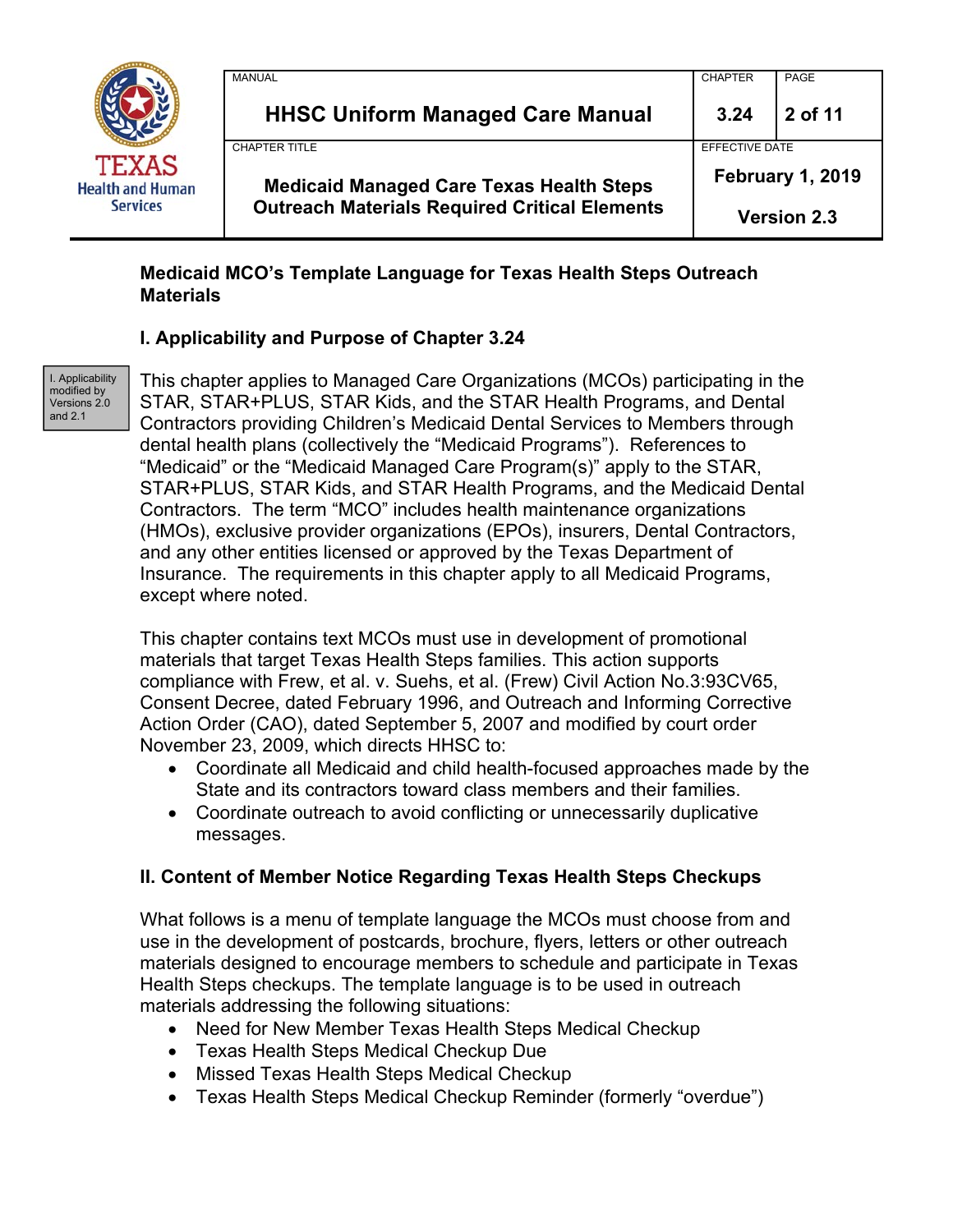

| <b>Medicaid Managed Care Texas Health Steps</b><br><b>Outreach Materials Required Critical Elements</b> |                                           | <b>Version 2.3</b> |
|---------------------------------------------------------------------------------------------------------|-------------------------------------------|--------------------|
| CHAPTER TITI F                                                                                          | FFFFCTIVE DATE<br><b>February 1, 2019</b> |                    |
| <b>HHSC Uniform Managed Care Manual</b>                                                                 | 3.24                                      | 3 of 11            |
| MANUAL                                                                                                  | <b>CHAPTER</b>                            | PAGE               |

- New Member/60 Day Timeframe for Texas Health Steps Dental Checkup
- Texas Health Steps Dental Checkup Due
- Missed Texas Health Steps Dental Checkup
- Texas Health Steps Dental Checkup Reminder (formerly "overdue")

MCOs can choose which template language to use in the development of their plan-specific Texas Health Steps materials.

All statements meet HHSC UMCM requirements for  $6<sup>th</sup>$  grade reading level and use of style and preferred terms from HHS Brand Guide located at https://hhs.texas.gov/sites/default/files//documents/doing-business-with-hhs/vendorcontract-information/hhs-brand-guide.pdf

#### **A. Menu of statements for Materials Regarding** *Need for New Member Texas Health Steps Medical Checkup*

II. A. modified by Version 2.2

- Acknowledgement that the child has Medicaid, which includes free Texas Health Steps checkups and health services:
	- o "The children named in this letter now have Medicaid health coverage. Because they have Medicaid, your children get free health services. That includes free Texas Health Steps medical and dental checkups."
- Statement telling parent the child is due for a Texas Health Steps checkup:
	- o "Call your children's doctor today and ask for Texas Health Steps checkups for each child."
- Statement educating client about the frequency of medical checkups:
	- o "Children age 3 years and older need Texas Health Steps medical checkups at least once a year. Babies need these checkups more often than that."
- Statement telling the client the MCO will send a letter or call (whichever method the MCO uses) them when it's time for the child's next Texas Health Steps checkup:
	- o "We will send you a letter/call you each time you need to take your children for their next free Texas Health Steps checkups."
- Explanation of what a Texas Health Steps medical checkup is about and the value of the checkup:
	- o "During a Texas Health Steps medical checkup, the doctor will look at your child from head to toe, checking for health problems you may not know about. The doctor will also see if your child is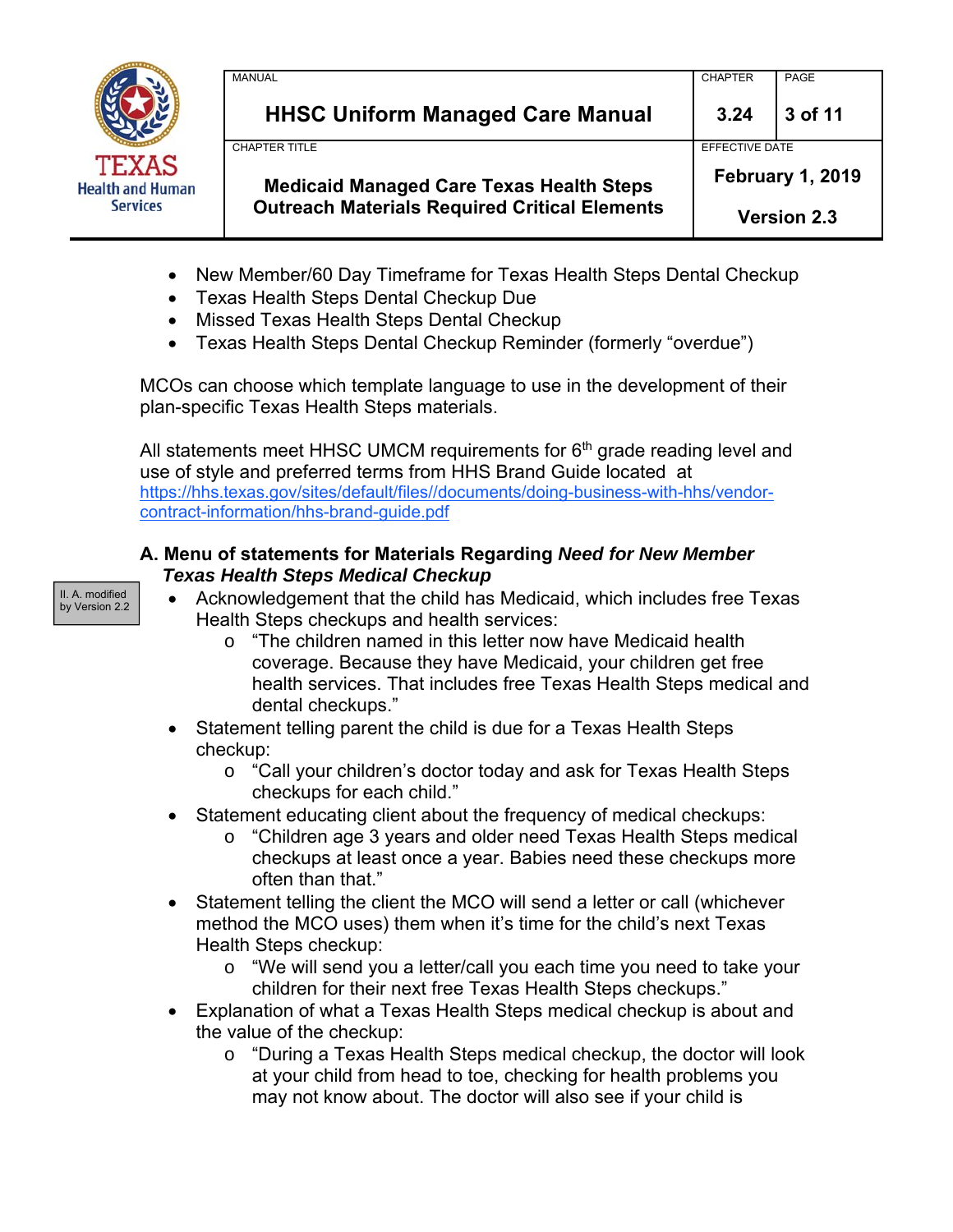

| <b>Medicaid Managed Care Texas Health Steps</b><br><b>Outreach Materials Required Critical Elements</b> | February 1, 2019<br><b>Version 2.3</b> |                |  |
|---------------------------------------------------------------------------------------------------------|----------------------------------------|----------------|--|
| <b>CHAPTER TITLE</b>                                                                                    |                                        | EFFECTIVE DATE |  |
| <b>HHSC Uniform Managed Care Manual</b>                                                                 | 3.24                                   | 4 of 11        |  |
| <b>MANUAL</b>                                                                                           | <b>CHAPTER</b>                         | PAGE           |  |

growing and developing like other children their age. These checkups can help catch health problems before they get bigger and harder to treat."

- Help section that mirrors what is used in Texas Health Steps letters. MCOs can add to this list and insert their own phone numbers and hours of operation:
	- o "Need help? You can call us toll-free at xxx-xxx-xxxx if you:
		- Need help finding a doctor for your child's Texas Health Steps medical checkup.
		- Need help setting up a checkup.
		- **Have questions about checkups or Texas Health Steps.**
		- Need a case manager to help you find and get other services.
		- We can take your call Monday to Friday, 8 a.m. to 5 p.m. [if MCO Member Hotline hours vary, MCO can insert its hours of operation]"
- Statement about free medical transportation:
	- o "If you need a free ride or gas money to get to your children's checkups, Medicaid can help. Call toll-free 1-877-633-8747 (1-877- MED-TRIP). You can call Monday to Friday, 8 a.m. to 5 p.m."

## **B. Menu of statements for Materials Regarding a** *Child Due for a Texas Health Steps Medical Checkup*

- Statement that links Medicaid and Texas Health Steps checkups and reinforces that the checkups are free:
	- o "Your child has Medicaid, so Texas Health Steps checkups are free!"
- Statement telling parent the child is due for a Texas Health Steps checkup:
	- o "It's time for your child to get a free Texas Health Steps medical checkup."
- Statement explaining benefits of Texas Health Steps checkup:
	- o "Texas Health Steps medical checkups help keep your child healthy. The doctor will look at your child from head to toe, checking for health problems you may not know about. The doctor also will see if your child is growing and developing like other children their age."

II. B. modified by Version 2.2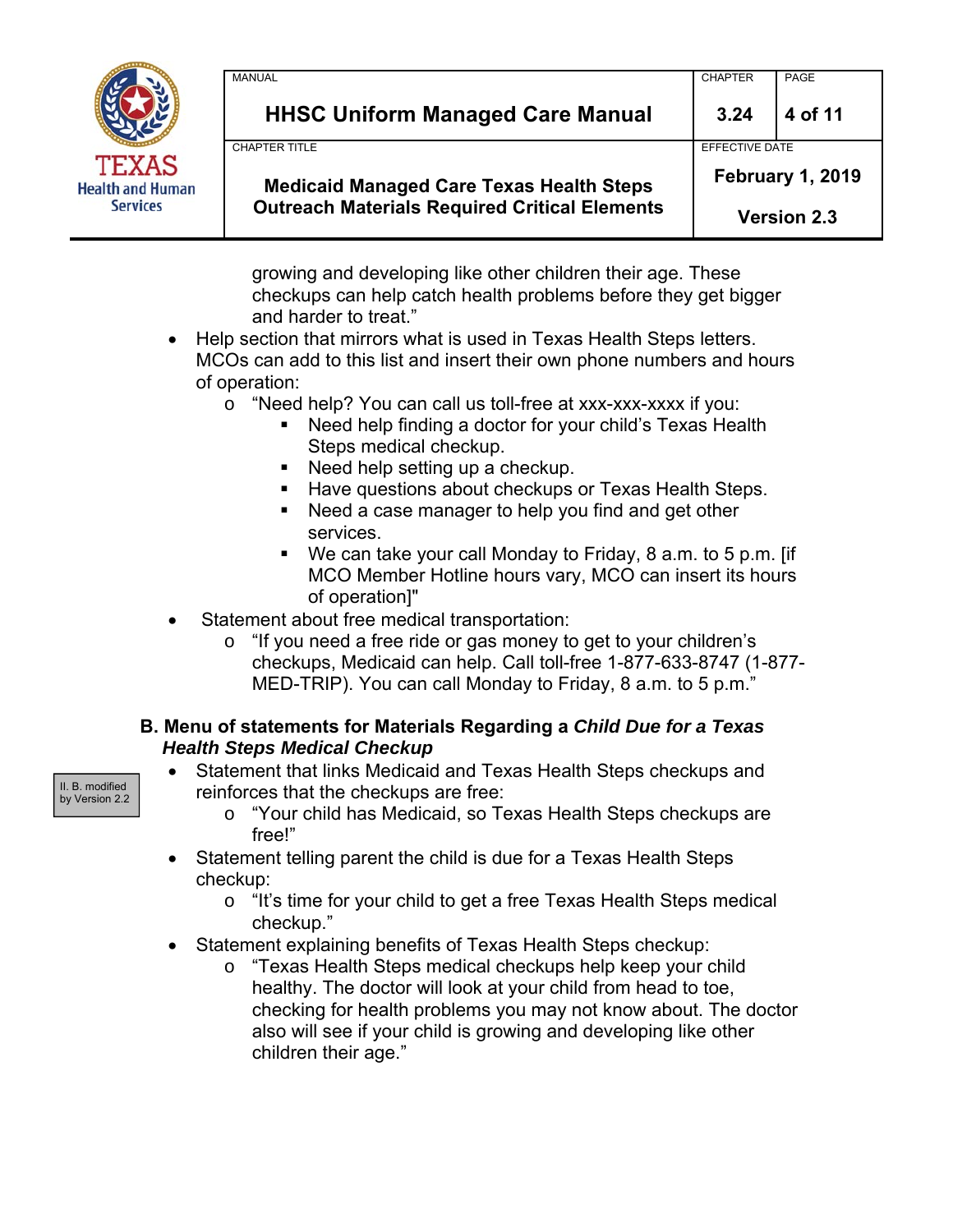

| <b>MANUAL</b><br><b>HHSC Uniform Managed Care Manual</b>                                                | <b>CHAPTER</b><br>3.24                        | PAGE<br>5 of 11 |
|---------------------------------------------------------------------------------------------------------|-----------------------------------------------|-----------------|
|                                                                                                         |                                               |                 |
| <b>CHAPTER TITLE</b>                                                                                    | EFFECTIVE DATE                                |                 |
| <b>Medicaid Managed Care Texas Health Steps</b><br><b>Outreach Materials Required Critical Elements</b> | <b>February 1, 2019</b><br><b>Version 2.3</b> |                 |

- Help section that mirrors what is used in Texas Health Steps letters. MCOs can add to this list and insert their own phone numbers and hours of operation:
	- o "Need help? You can call us toll-free at xxx-xxx-xxxx if you:
		- Need help finding a doctor for your child's Texas Health Steps medical checkup.
		- Need help setting up a checkup.
		- Have questions about checkups or Texas Health Steps.
		- Need a case manager to help you find and get other services.
		- We can take your call Monday to Friday, 8 a.m. to 5 p.m. [if MCO Member Hotline hours vary, MCO can insert its hours of operation]"
- Statement about free medical transportation:
	- o "If you need a free ride or gas money to get to your children's checkups, Medicaid can help. Call toll-free 1-877-633-8747 (1-877- MED-TRIP). You can call Monday to Friday, 8 a.m. to 5 p.m."

### **C. Menu of statements for Materials Regarding** *Missed Texas Health Steps Medical Checkup*

- Statement that clearly states the reason for the mailing:
	- o "Your child missed a free Texas Health Steps medical checkup."
- Statement saying this problem can be resolved and help is available:
	- $\circ$  "You can still set up another date and time for this checkup. We can help."
- Explanation of what a Texas Health Steps medical checkup is about and the value of the checkup:
	- o "During a Texas Health Steps medical checkup, the doctor will look at your child from head to toe, checking for health problems you may not know about. The doctor will also see if your child is growing and developing like other children their age. These checkups can help catch health problems before they get bigger and harder to treat."
- Statement of clear call to action:
	- o "Call your child's doctor today and ask for a Texas Health Steps checkup."
- Help section that mirrors what is used in Texas Health Steps letters. MCOs can add to this list and insert their own phone numbers and hours of operation:

II. C. modified by Version 2.2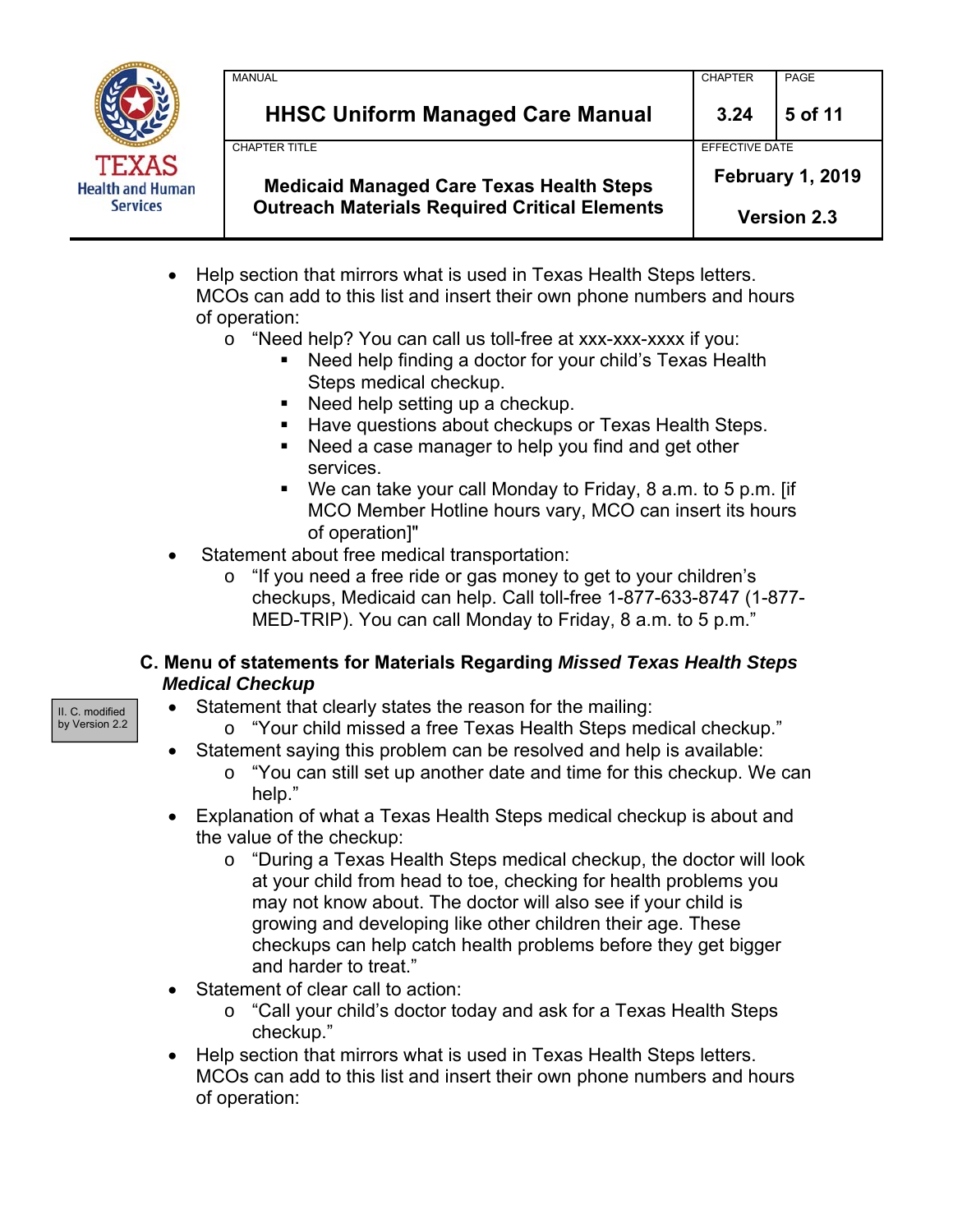

| <b>HHSC Uniform Managed Care Manual</b>                                 | 3.24                                      | 6 of 11 |
|-------------------------------------------------------------------------|-------------------------------------------|---------|
| <b>CHAPTER TITLE</b><br><b>Medicaid Managed Care Texas Health Steps</b> | EFFECTIVE DATE<br><b>February 1, 2019</b> |         |
| <b>Outreach Materials Required Critical Elements</b>                    | <b>Version 2.3</b>                        |         |

- o "Need help? You can call us toll-free at xxx-xxx-xxxx if you:
	- Need help finding a doctor for your child's Texas Health Steps medical checkup.
	- Need help setting up a checkup.
	- **Have questions about checkups or Texas Health Steps.**
	- Need a case manager to help you find and get other services.
	- We can take your call Monday to Friday, 8 a.m. to 5 p.m. [if MCO Member Hotline hours vary, MCO can insert its hours of operation]"
- Statement about free medical transportation:
	- o "If you need a free ride or gas money to get to your children's checkups, Medicaid can help. Call toll-free 1-877-633-8747 (1-877- MED-TRIP). You can call Monday to Friday, 8 a.m. to 5 p.m."

## **D. Menu of statements for Materials Regarding** *Reminder About a Texas Health Steps Medical Checkup (formerly "overdue")*

- Statement calling attention to the situation and a call to action to set up a Texas Health Steps medical checkup:
	- o "Has your child had a Texas Health Steps medical checkup lately? Our records show it may be time to call the doctor and set one up."
- Explanation of what a Texas Health Steps medical checkup is about and the value of the checkup:
	- o "During a Texas Health Steps medical checkup, the doctor will look at your child from head to toe, checking for health problems you may not know about. The doctor will also see if your child is growing and developing like other children their age. These checkups can help catch health problems before they get bigger and harder to treat."
- Statement of clear call to action:
	- o "Call your child's doctor today and ask for a Texas Health Steps checkup."
- Help section that mirrors what is used in Texas Health Steps letters. MCOs can add to this list and insert their own phone numbers and hours of operation:
	- o "Need help? You can call us toll-free at xxx-xxx-xxxx if you:
		- Need help finding a doctor for your child's Texas Health Steps medical checkup.
		- Need help setting up a checkup.

II. D. modified by Version 2.2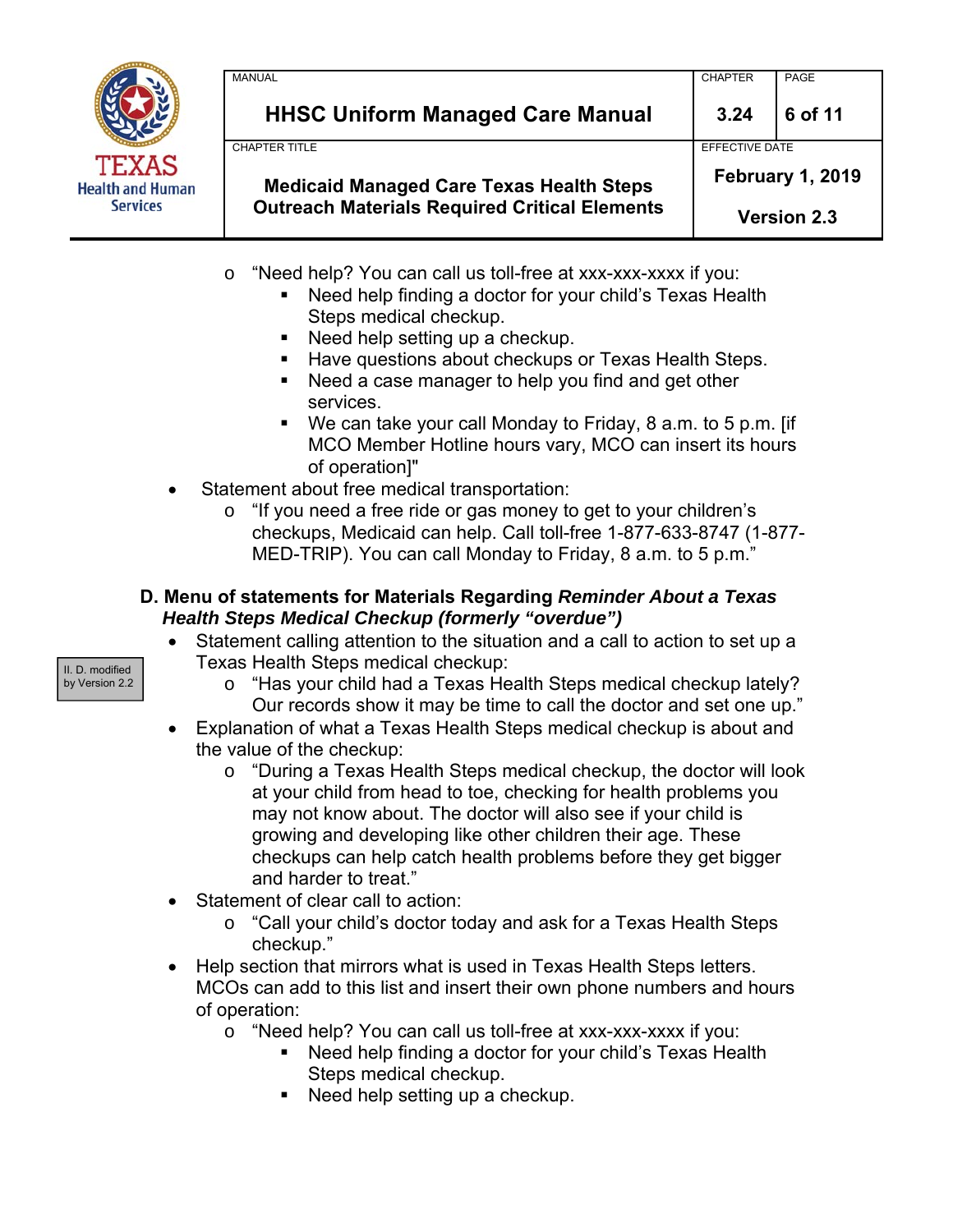

| <b>HHSC Uniform Managed Care Manual</b><br><b>CHAPTER TITLE</b> | 3.24<br>EFFECTIVE DATE  | 7 of 11 |
|-----------------------------------------------------------------|-------------------------|---------|
| <b>Medicaid Managed Care Texas Health Steps</b>                 | <b>February 1, 2019</b> |         |
| <b>Outreach Materials Required Critical Elements</b>            | <b>Version 2.3</b>      |         |

- **Have questions about checkups or Texas Health Steps.**
- Need a case manager to help you find and get other services.
- We can take your call Monday to Friday, 8 a.m. to 5 p.m. [if MCO Member Hotline hours vary, MCO can insert its hours of operation]"
- Statement about free medical transportation:
	- o "If you need a free ride or gas money to get to your children's checkups, Medicaid can help. Call toll-free 1-877-633-8747 (1-877- MED-TRIP). You can call Monday to Friday, 8 a.m. to 5 p.m."

# **E. Menu of statements for Materials Regarding** *New Member /60 Day Timeframe for Texas Health Steps Dental Checkup*

- Acknowledgement that the child has Medicaid, which includes free Texas Health Steps checkups and health services:
	- o "The children named in this letter now have Medicaid health coverage. Because they have Medicaid, your children get free health services. That includes free Texas Health Steps medical and dental checkups."
- Statement telling parent the child is due for a Texas Health Steps checkup:
	- o "Call your children's dentist today and ask for Texas Health Steps dental checkups for each child."
- Statement educating client about the frequency of dental checkups:
	- o "Children as young as age 6 months and older need Texas Health Steps dental checkups every 6 months."
- Statement telling the client the MCO will send a letter or call (whichever method the MCO uses) them when it's time for the child's next Texas Health Steps dental checkup:
	- o "We will send you a letter/call you each time you need to take your children for their next free Texas Health Steps dental checkups."
- Explanation of what a Texas Health Steps dental checkup is about and the value of the checkup:
	- o "During a Texas Health Steps dental checkup, the dentist will look at your child's mouth, checking for dental problems you may not know about. The dentist will also see if your child's mouth and teeth are developing like other children their age. These checkups can help catch dental problems before they get bigger and harder to treat."

II. E. modified by Version 2.2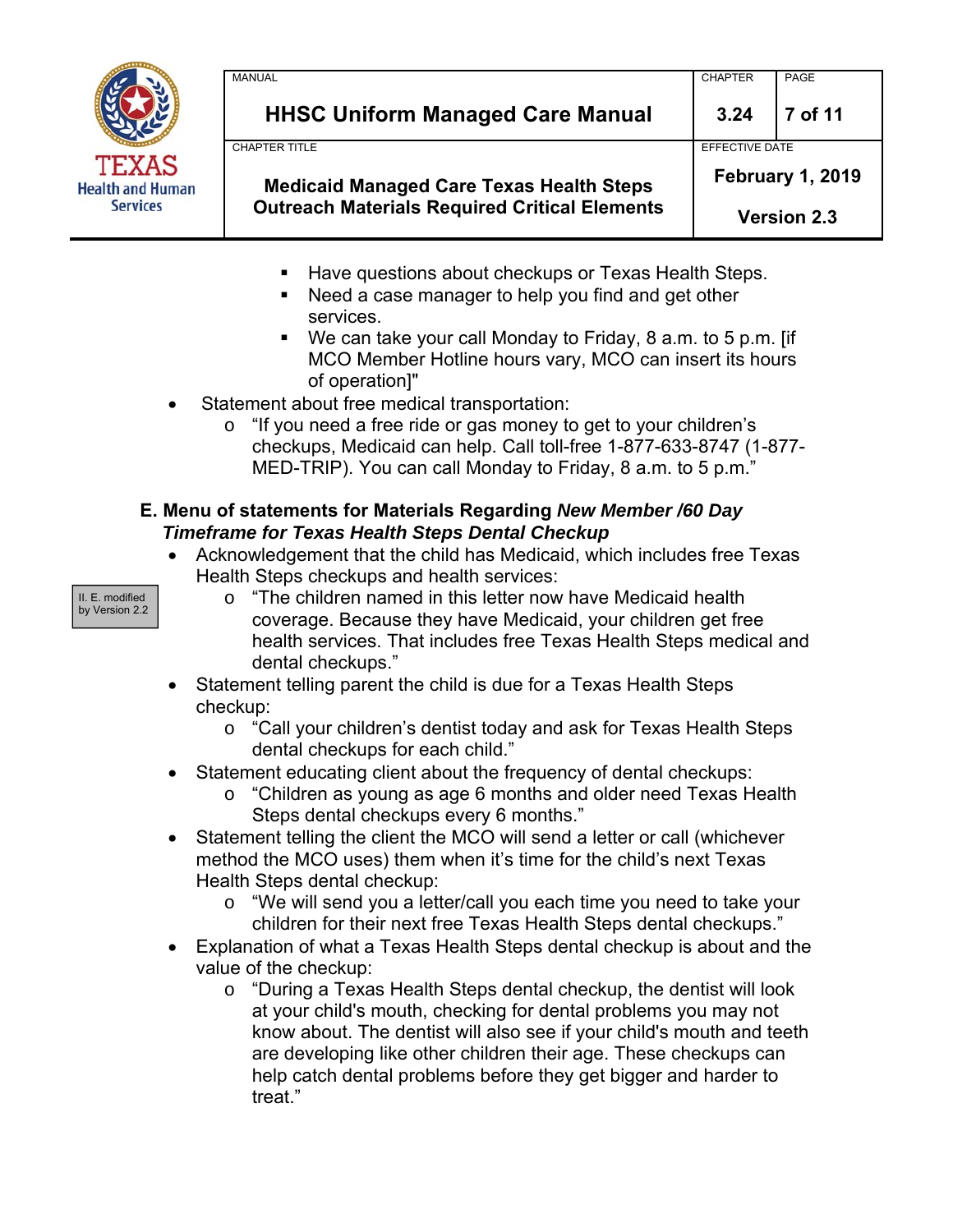

| <b>Medicaid Managed Care Texas Health Steps</b><br><b>Outreach Materials Required Critical Elements</b> |                | <b>February 1, 2019</b><br><b>Version 2.3</b> |
|---------------------------------------------------------------------------------------------------------|----------------|-----------------------------------------------|
| <b>CHAPTER TITLE</b>                                                                                    | EFFECTIVE DATE |                                               |
| <b>HHSC Uniform Managed Care Manual</b>                                                                 | 3.24           | 8 of 11                                       |
| <b>MANUAL</b>                                                                                           | <b>CHAPTER</b> | PAGE                                          |
|                                                                                                         |                |                                               |

• Help section that mirrors what is used in Texas Health Steps letters. MCOs can add to this list and insert their own phone numbers and hours of operation. MCOs can also forward calls to Texas Health Steps if they do not provide one of these services:

- o "Need help? You can call us toll-free at xxx-xxx-xxxx if you:
	- Need help finding a dentist for your child's Texas Health Steps dental checkup.
	- Need help setting up a checkup.
	- **Have questions about checkups or Texas Health Steps.**
	- Need a case manager to help you find and get other services.
	- We can take your call Monday to Friday, 8 a.m. to 5 p.m. [if MCO Member Hotline hours vary, MCO can insert its hours of operation]"
- Statement about free medical transportation:
	- o "If you need a free ride or gas money to get to your children's checkups, Medicaid can help. Call toll-free 1-877-633-8747 (1-877- MED-TRIP). You can call Monday to Friday, 8 a.m. to 5 p.m."

#### **F. Menu of statements for Materials Regarding a** *Child Due for a Texas Health Steps Dental Checkup*

- Statement that links Medicaid and Texas Health Steps checkups and reinforces that the checkups are free:
- II. F. modified by Version 2.2
- o "Your child has Medicaid, so Texas Health Steps checkups are free!"
- Statement telling parent the child is due for a Texas Health Steps checkup:
	- o "It's time for your child to get a free Texas Health Steps dental checkup."
- Explanation of what a Texas Health Steps dental checkup is about and the value of the checkup:
	- o "During a Texas Health Steps dental checkup, the dentist will look at your child's mouth, checking for dental problems you may not know about. The dentist will also see if your child's mouth and teeth are developing like other children their age. These checkups can help catch dental problems before they get bigger and harder to treat."
- Help section that mirrors what is used in Texas Health Steps letters. MCOs can add to this list and insert their own phone numbers and hours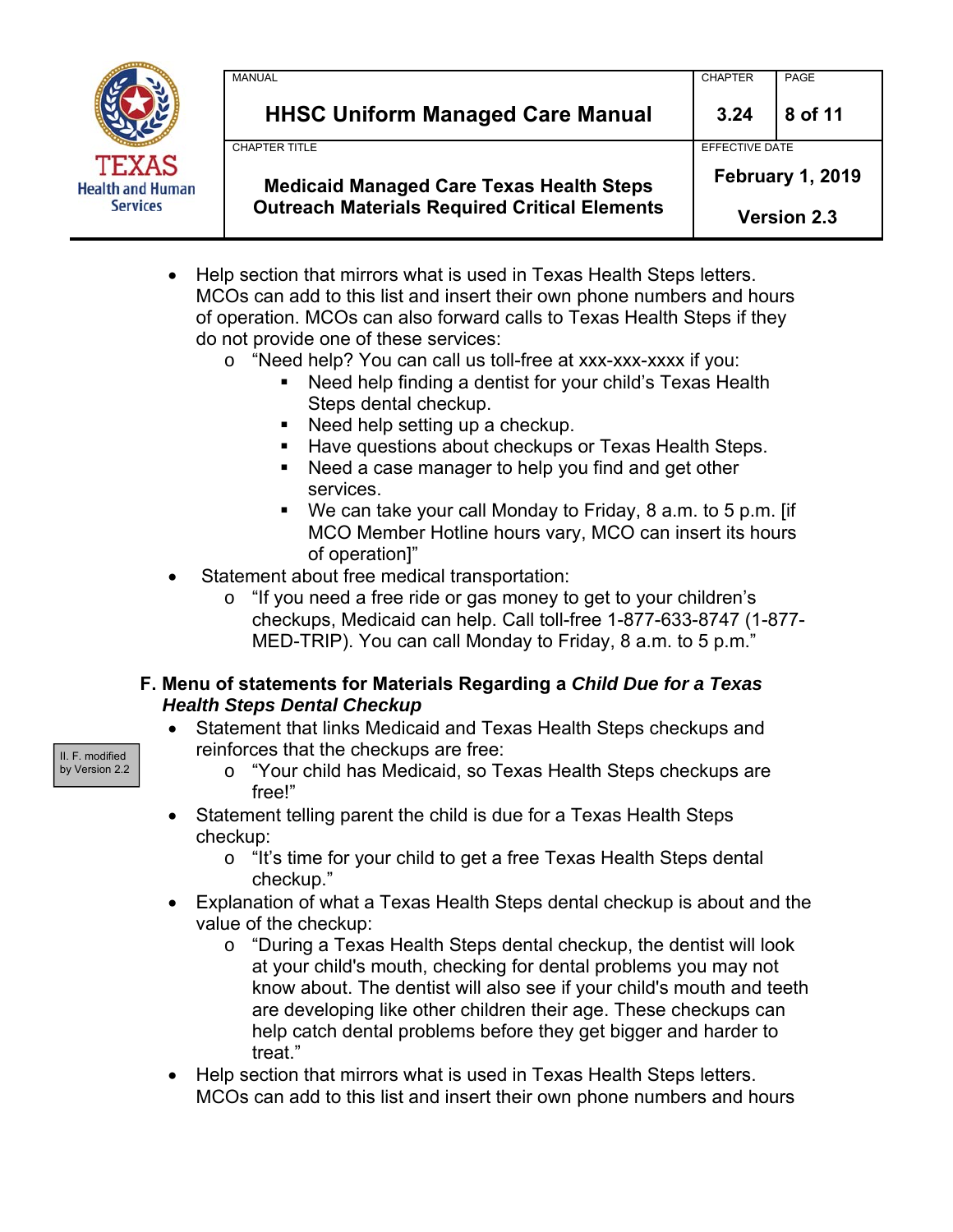

| <b>MANUAL</b>        |                                                      | <b>CHAPTER</b>          | PAGE               |  |
|----------------------|------------------------------------------------------|-------------------------|--------------------|--|
|                      | <b>HHSC Uniform Managed Care Manual</b>              | 3.24                    | 9 of 11            |  |
| <b>CHAPTER TITLE</b> |                                                      | EFFECTIVE DATE          |                    |  |
|                      | <b>Medicaid Managed Care Texas Health Steps</b>      | <b>February 1, 2019</b> |                    |  |
|                      | <b>Outreach Materials Required Critical Elements</b> |                         | <b>Version 2.3</b> |  |

of operation. MCOs can also forward calls to Texas Health Steps if they do not provide one of these services:

- o "Need help? You can call us toll-free at xxx-xxx-xxxx if you:
	- Need help finding a dentist for your child's Texas Health Steps dental checkup.
	- Need help setting up a checkup.
	- **Have questions about checkups or Texas Health Steps.**
	- Need a case manager to help you find and get other services.
	- We can take your call Monday to Friday, 8 a.m. to 5 p.m. [if MCO Member Hotline hours vary, MCO can insert its hours of operation]"
- Statement about free medical transportation:
	- o "If you need a free ride or gas money to get to your children's checkups, Medicaid can help. Call toll-free 1-877-633-8747 (1-877- MED-TRIP). You can call Monday to Friday, 8 a.m. to 5 p.m."

#### **G. Menu of statements for Materials Regarding** *Missed Texas Health Steps Dental Checkup*

- Statement that clearly states the reason for the mailing:
	- o "Your child missed a free Texas Health Steps dental checkup."
- Statement saying this problem can be resolved and help is available:
	- $\circ$  "You can still set up another date and time for this checkup. We can help."
- Explanation of what a Texas Health Steps dental checkup is about and the value of the checkup:
	- o "During a Texas Health Steps dental checkup, the dentist will look at your child's mouth, checking for dental problems you may not know about. The dentist will also see if your child's mouth and teeth are developing like other children their age. These checkups can help catch dental problems before they get bigger and harder to treat."
- Help section that mirrors what is used in Texas Health Steps letters. MCOs can add to this list and insert their own phone numbers and hours of operation. MCOs can also forward calls to Texas Health Steps if they do not provide one of these services:
	- o "Need help? You can call us toll-free at xxx-xxx-xxxx if you:
		- Need help finding a dentist for your child's Texas Health Steps dental checkup.

II. G. modified by Version 2.2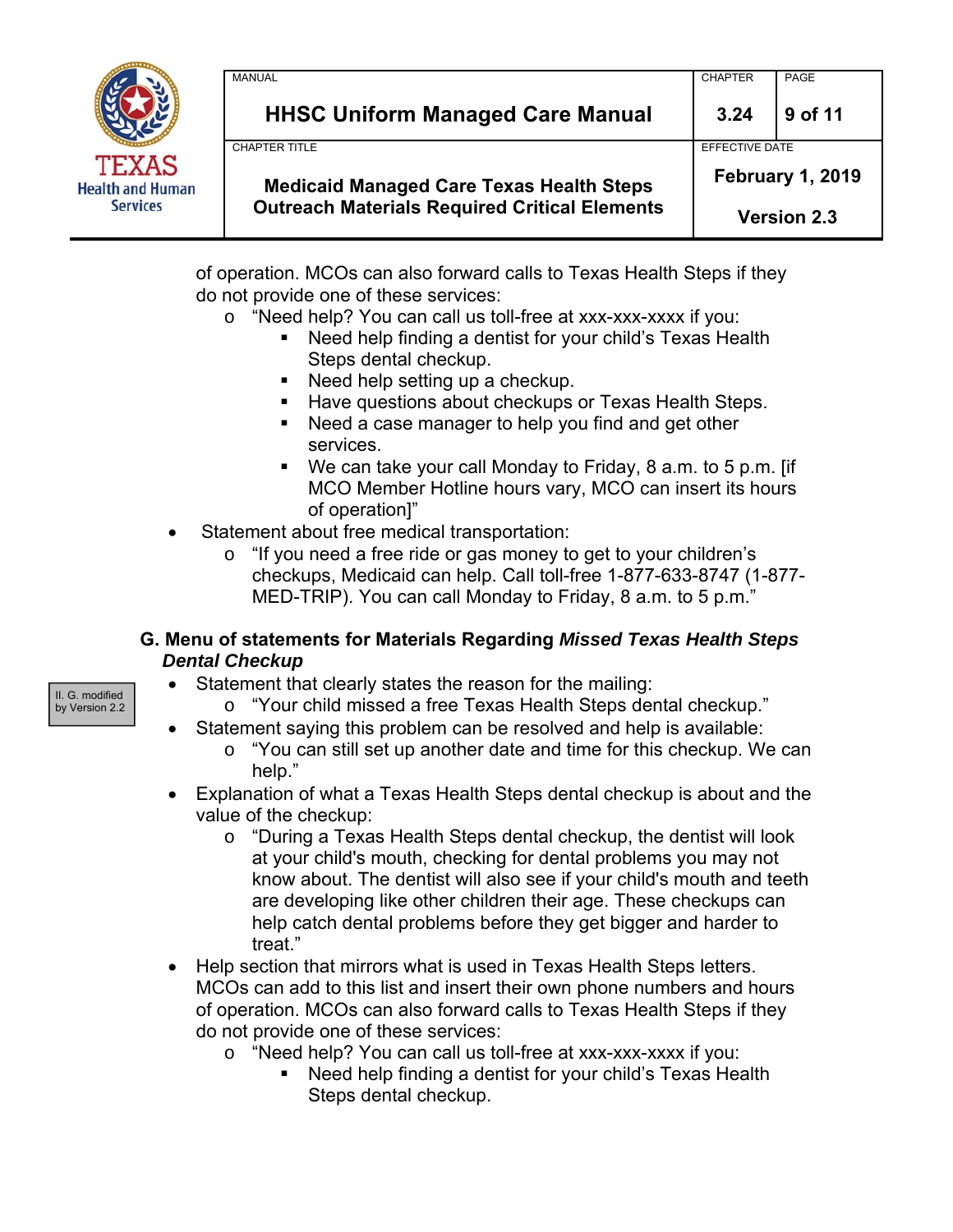

| <b>Medicaid Managed Care Texas Health Steps</b><br><b>Outreach Materials Required Critical Elements</b> | EFFECTIVE DATE<br><b>February 1, 2019</b><br><b>Version 2.3</b> |          |
|---------------------------------------------------------------------------------------------------------|-----------------------------------------------------------------|----------|
| <b>CHAPTER TITLE</b>                                                                                    |                                                                 |          |
| <b>HHSC Uniform Managed Care Manual</b>                                                                 | 3.24                                                            | 10 of 11 |
| <b>MANUAL</b>                                                                                           | <b>CHAPTER</b>                                                  | PAGE     |

- Need help setting up a checkup.
- Have questions about checkups or Texas Health Steps.
- Need a case manager to help you find and get other services.
- We can take your call Monday to Friday, 8 a.m. to 5 p.m. [if MCO Member Hotline hours vary, MCO can insert its hours of operation]"
- Statement about free medical transportation:
	- o "If you need a free ride or gas money to get to your children's checkups, Medicaid can help. Call toll-free 1-877-633-8747 (1-877- MED-TRIP). You can call Monday to Friday, 8 a.m. to 5 p.m."

## **H. Menu of statements for Materials Regarding** *Reminder About a Texas Health Steps Dental Checkup (formerly "overdue")*

- Statement calling attention to the situation and a call to action to set up a Texas Health Steps dental checkup:
	- o "Has your child had a Texas Health Steps dental checkup lately? Our records show it may be time to call the doctor and set one up."
- Explanation of what a Texas Health Steps dental checkup is about and the value of the checkup:
	- o "During a Texas Health Steps dental checkup, the dentist will look at your child's mouth, checking for dental problems you may not know about. The dentist will also see if your child's mouth and teeth are developing like other children their age. These checkups can help catch dental problems before they get bigger and harder to treat."
- Help section that mirrors what is used in Texas Health Steps letters. MCOs can add to this list and insert their own phone numbers and hours of operation. MCOs can also forward calls to Texas Health Steps if they do not provide one of these services:
	- o "Need help? You can call us toll-free at xxx-xxx-xxxx if you:
		- Need help finding a dentist for your child's Texas Health Steps dental checkup.
			- Need help setting up a checkup.
			- Have questions about checkups or Texas Health Steps.
			- Need a case manager to help you find and get other services.

II. H. modified by Version 2.2